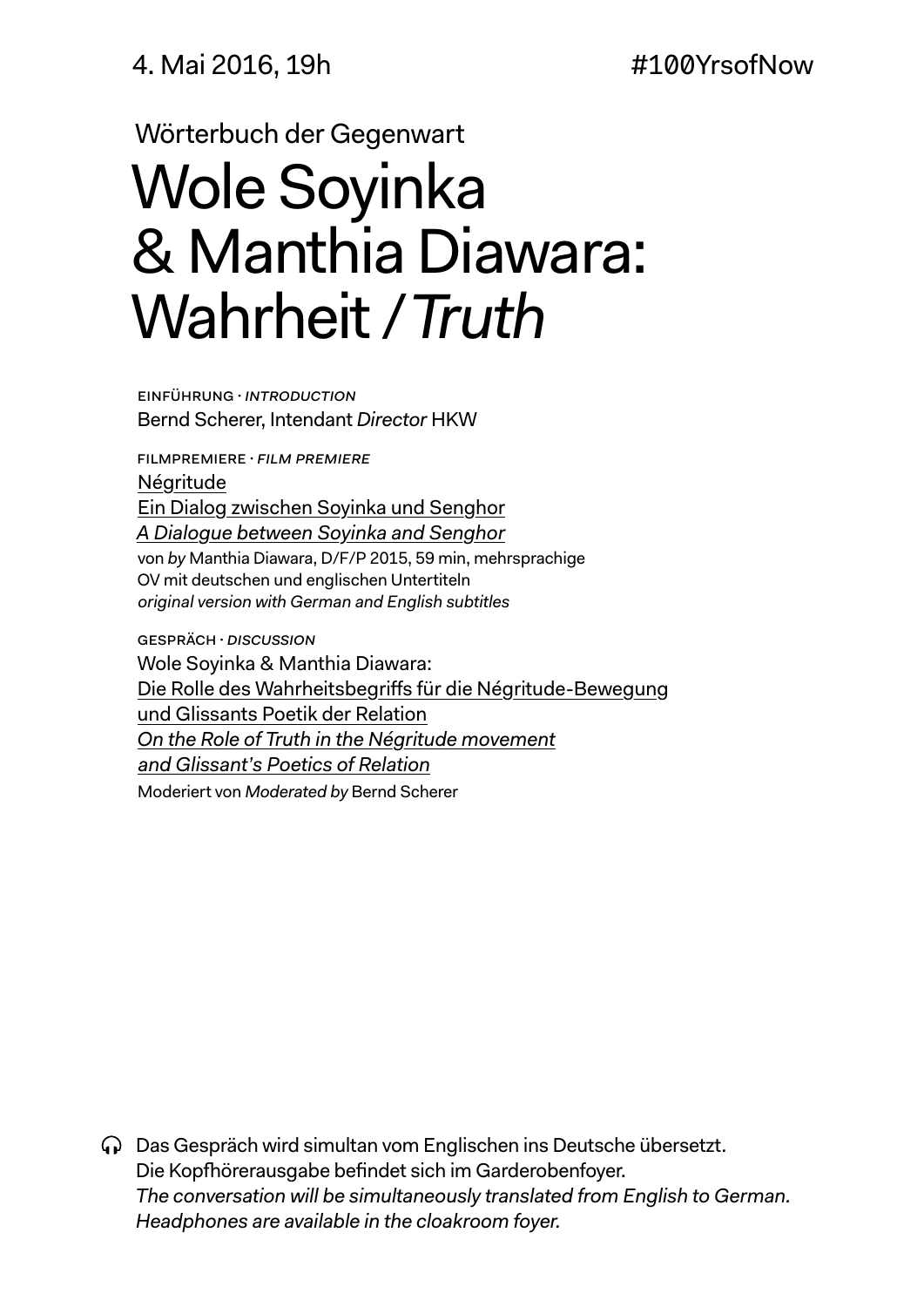An encounter of the Nobel laureate in literature Wole Soyinka and the film theorist Manthia Diawara to discuss the notion of truth against the background of global postcolonial conflicts. What role does truth play in the context of violence and human rights violations, of reconciliation and reparations? What forms of truth speaking are linked to personal freedom and how do they create new power structures and exclusions? Are there universal truths? And what truth is generated by fiction or documentaries? The Négritude movement and Glissant's Poetics of Relation will be the starting point for Diawara and Soyinka's examination of techniques of assertion and methods of truth production.

Wole Soyinka (\* 1934 in Nigeria) is a playwright, poet, novelist and essayist. Winner of the Nobel Prize for Literature in 1986, Wole Soyinka has authored over thirty works in the medium of plays, novels, poetry, essays, and biographies, many of which have been translated into numerous languages or have been staged as theatre performances. Among his most important works are: *Aké. Years of Childhood* (1981), *The burden of Memory* (1998) and his comprehensive autobiography, encompassing his adult political and literary activities: *You must set forth at dawn* (2006). He is active in artistic, academic and Human Rights organisations, and is a recipient of numerous academic and national honours all over the world, with traditional titles in his own country. A Yoruba born in Western Nigeria and educated in Ibadan, and Leeds, England, he continues to lecture extensively within Nigeria and internationally. Wole Soyinka was Hutchins Fellow at Harvard University, USA, and Honorary Fellow of Churchill College, Cambridge. He is Emeritus Professor at Obafemi Awolowo University, Ile-Ife, Nigeria.

Manthia Diawara (\* 1953 in Mali) lives and works in New York, where he is professor of Comparative Literature and Film at New York University. As a filmmaker, he has directed *Négritude*—*A Dialogue between Soyinka and Senghor* (2015), *Édouard Glissant: One World in Relation* (2009), *Maison Tropicale* (2008), *Who's Afraid of Ngugi?* (2006), *Bamako Sigi-kan* (2002), *Conakry Kas* (2003), *Diaspora Conversations: from Gorée to Dogon* (2000), *In Search of Africa* (1997), *Rouch in Reverse* (1995) and, together with Ngugi wa Thiong'o, *Sembène: The Making of African Cinema* (1994), among others. His publications include *African Cinema*—*New Aesthetic Forms and Policies* (with Lydie Diakhate, 2011), *We Will not Budge: An African Exile in the World* (2003), *Black-American Cinema: Aesthetics and spectatorship* (1993), *African Cinema: Politics and Culture* (1992) and *In Search of Africa* (1998), in addition to many essays produced about film and literature of the African diaspora. In 2008 he curated the film festival *African Screens* at HKW. Diawara founded the bilingual magazine *Black Renaissance/Renaissance Noire,* for which he still works as an editor.

### Film

## Négritude—A Dialogue between Soyinka and Senghor D: Manthia Diawara, G/F/P 2015, 59 min, original version with German and English subtitles

Based on archive material, Manthia Diawara organizes an imagined dialogue between Wole Soyinka and Léopold Senghor, one of the founders of the concept of Négritude. The film probes the current relevance of the concept of Négritude, against the views of its many critics, not only to the decolonization and independence movements of the 1950s and 1960s, but also to an understanding of the contemporary social and political scenes of nationalism, religious intolerance, multiculturalism, the exodus of Africans and other populations from the South and xenophobic migration policies in the West.

Coproduction: Goethe-Institut, k'a Yéléma Productions, Maumaus/Lumiar Cité Partner: Africa.Cont/Câmara Municipal de Lisboa Supported by: Johann Jacobs Museum, Zürich; Haus der Kulturen der Welt, Berlin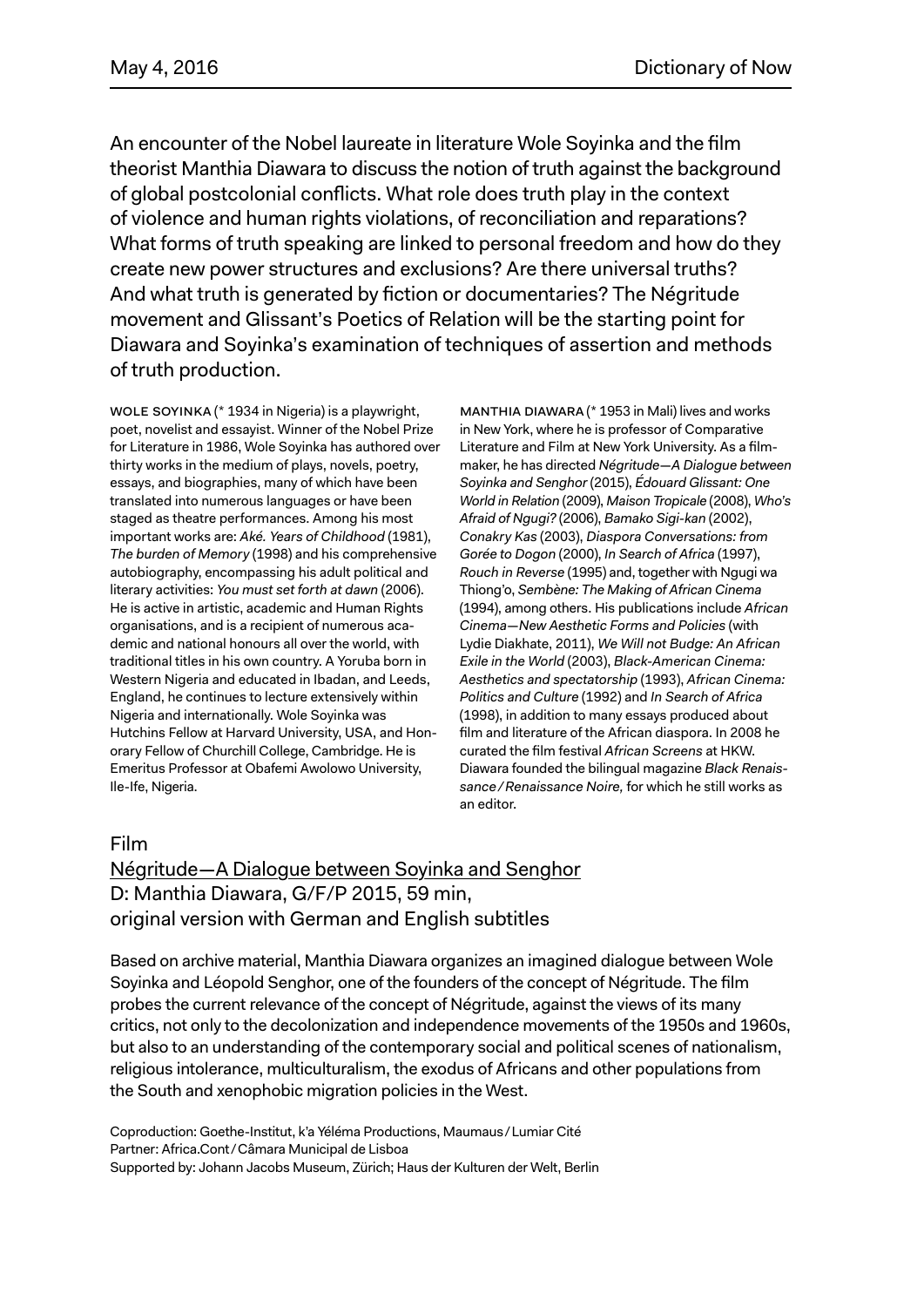Eine Begegnung des Literaturnobelpreisträgers Wole Soyinka mit dem Filmtheoretiker Manthia Diawara zum Begriff Wahrheit vor dem Hintergrund globaler postkolonialer Konfliktlagen. Welche Rolle spielt Wahrheit im Kontext von Gewalt und Menschenrechtsverletzungen, von Versöhnung und Reparation? Welche Formen des Wahrsprechens sind mit individueller Freiheit verknüpft und welche schaffen erneut ausgrenzende Machtstrukturen? Gibt es universelle Wahrheiten? Und welche Wahrheit entsteht in der Fiktion oder im Dokumentarischen? Die Négritude-Bewegung und Glissants Theorie der Relation dienen Diawara und Soyinka als Ausgangspunkt, um Techniken des Behauptens und Methoden der Wahrheitsproduktion zu untersuchen.

Wole Soyinka (\* 1934 in Nigeria) ist Autor von mehr als 30 Theaterstücken, Romanen, Gedichtbänden, Essays und Biografien, von denen viele weltweit übersetzt und aufgeführt wurden. 1986 erhielt er dafür den Literaturnobelpreis. Zu seinen wichtigsten Werken gehören *Aké. Jahre der Kindheit* (1986), *Die Last des Erinnerns* (2001) und seine Autobiografie, die sein gesamtes politisches und literarisches Wirken umfasst, *Brich auf in früher Dämmerung* (2008). Er engagiert sich in Kunst-, Wissenschafts- und Menschenrechtsorganisationen und hat neben traditionellen Würdentiteln seiner Heimat zahlreiche Ehrungen wissenschaftlicher und staatlicher Einrichtungen in aller Welt erhalten. Er ist als Angehöriger der Yoruba im Westen Nigerias geboren und hat in Ibadan und Leeds, England, studiert. Bis heute hält er in Nigeria und im Ausland Vorlesungen an Universitäten. Wole Soyinka war Hutchins Fellow an der Harvard University, USA, sowie Honorary Fellow des Churchill College in Cambridge, England; er ist Professor Emeritus an der Obafemi Awolowo University in Ife-Ife, Nigeria.

Manthia Diawara (\*1953 in Mali) lebt und arbeitet in New York. Er ist Professor für Vergleichende Literaturund Filmwissenschaft an der New York University. Als Regisseur realisierte er u.a. die folgenden Filme *Négritude – Ein Dialog zwischen Soyinka und Senghor*  (2015), *Édouard Glissant: One World in Relation* (2009), *Maison Tropicale* (2008), *Who's Afraid of Ngugi?* (2006), *Bamako Sigi-kan* (2002), *Conakry Kas* (2003), *Diaspora Conversations: from Gorée to Dogon* (2000), *In Search of Africa* (1997), *Rouch in Reverse* (1995) und zusammen mit Ngugi wa Thiong'o, *Sembène: The Making of African Cinema* (1994). Seine Publikationen umfassen *African Cinema – New Aesthetic Forms and Policies* (with Lydie Diakhate, 2011), *We Will not Budge: An African Exile in the World* (2003), *Black-American Cinema: Aesthetics and spectatorship* (1993), *African Cinema: Politics and Culture* (1992) und *In Search of Africa* (1998), neben zahlreichen weiteren Essays über Film und Literatur der afrikanischen Diaspora. 2008 kuratierte er für das HKW das Filmfestival ,African Screens'. Diawara gründete zudem die zweisprachige Zeitschrift *Black Renaissance/Renaissance Noire,* für die er heute noch als Redakteur arbeitet.

### Film

## Négritude–Ein Dialog zwischen Soyinka und Senghor R: Manthia Diawara, D/F/P 2015, 59 min, mehrsprachige OV mit deutschen und englischen Untertiteln

Aus Archivmaterial arrangiert Manthia Diawara einen fiktiven Dialog zwischen Wole Soyinka und Léopold Senghor, einem der Begründer des Konzepts der Négritude. Der Film fragt nach der aktuellen Relevanz des Konzepts, das mehr ist als die Dekolonisations- und Unabhängigkeitsbewegungen der 1950er- und 60er-Jahre. Darüber hinaus geht es um ein Verständnis der zeitgenössischen gesellschaftlichen und politischen Fragestellungen zu Nationalismus, religiöser Intoleranz, Multikulturalismus und der xenophoben Migrationspolitik des Westens.

Koproduktion: Goethe-Institut, k'a Yéléma Productions, Maumaus/Lumiar Cité Partner: Africa.Cont/Câmara Municipal de Lisboa Unterstützt durch: Johann Jacobs Museum, Zürich; Haus der Kulturen der Welt, Berlin